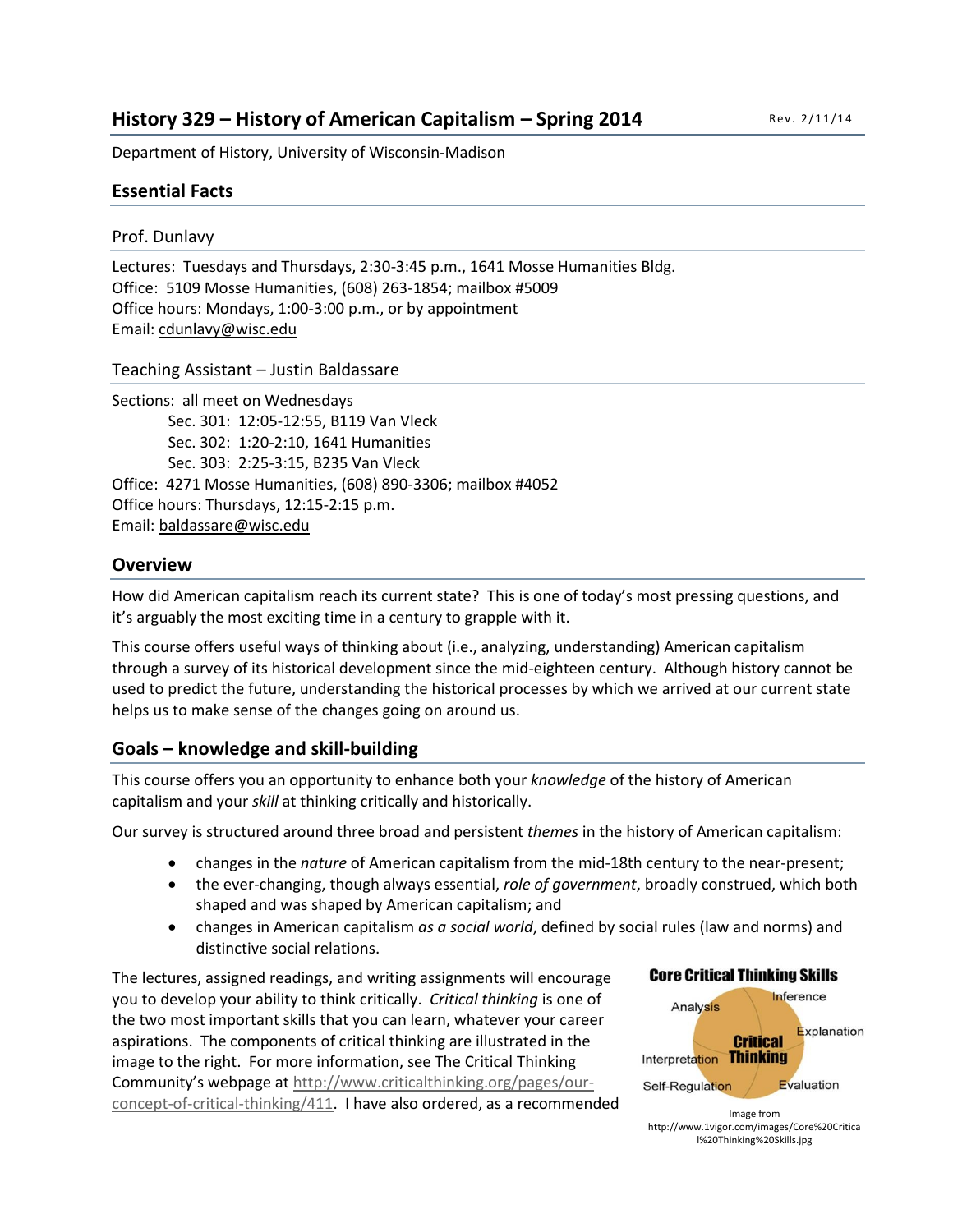reading, M. Neil Browne and Stuart M. Keeley, *Asking the Right Questions: A Guide to Critical Thinking* (any recent edition).

The second important skill is *historical thinking*. This means paying careful attention to *events*, to *change over time*, and to the *particular sequence* of events (chronology). It also means learning to grapple with *complexity*—e.g., with differing rates of change, with multi-causality, and with necessarily incomplete information. What could be more useful in today's complex, rapidly changing world? If you would like to read more about historical thinking, I recommend William H. Sewell, Jr., *Logics of History: Social Theory and Social Transformation* (Chicago and London: University of Chicago Press, 2005).

If you do well in this course, you may characterize your skills on your resumé with the following language: "adept at analyzing complex, dynamic events on the basis of incomplete information and at communicating the results of that analysis coherently and succinctly."

#### **Requirements and other details**

#### Readings

The readings are a mixture of primary sources (i.e., documents produced in the years we are studying) and secondary sources (written in later years, usually based on primary sources). With the exception of Rampolla's *A Pocket Guide to Writing in History*, the readings are available on Learn@UW [\(https://learnuw.wisc.edu,](https://learnuw.wisc.edu/) log in with your UW NetID). If there is sufficient demand, a course pack will be available for purchase at the Humanities Copy Center (across from our lecture hall).

If you would like to refresh or enhance your knowledge of U.S. history during the semester, a good choice for this course would be Pauline Maier et al., *Inventing America: A History of the United States*, 2d ed. (W. W. Norton, 2006), which I have ordered as a recommended reading.

#### Discussion sections

Discussion sections are an integral part of this course. Attendance is mandatory. Come prepared to participate actively and intelligently in the discussions, based on a close reading of the assignments and on your reflections on the lectures. Your teaching assistant, Justin Baldassare, will provide additional details in the first section meeting. Justin's contact information, as well as the section times and locations, are listed on p. 1 of this syllabus.

#### Writing assignments

These are designed to help you develop essential skills—reading and listening carefully, evaluating and synthesizing what you have heard/read, and expressing your knowledge coherently and persuasively in writing. If you have not read the little, all-time classic, *The Elements of Style*, this would be an excellent time to do so. I ordered it as a recommended book (any recent edition). Also, be sure to make use of resources such as Rampolla's *Pocket Guide* and the UW's [Writing Center.](http://writing.wisc.edu/)

#### *Brief analysis*

This, the first assignment of the semester, is due in sections on January 29. Its focus is on sharpening your analytical skills—in this instance, your ability to discern the key "take home" points in a set of documents.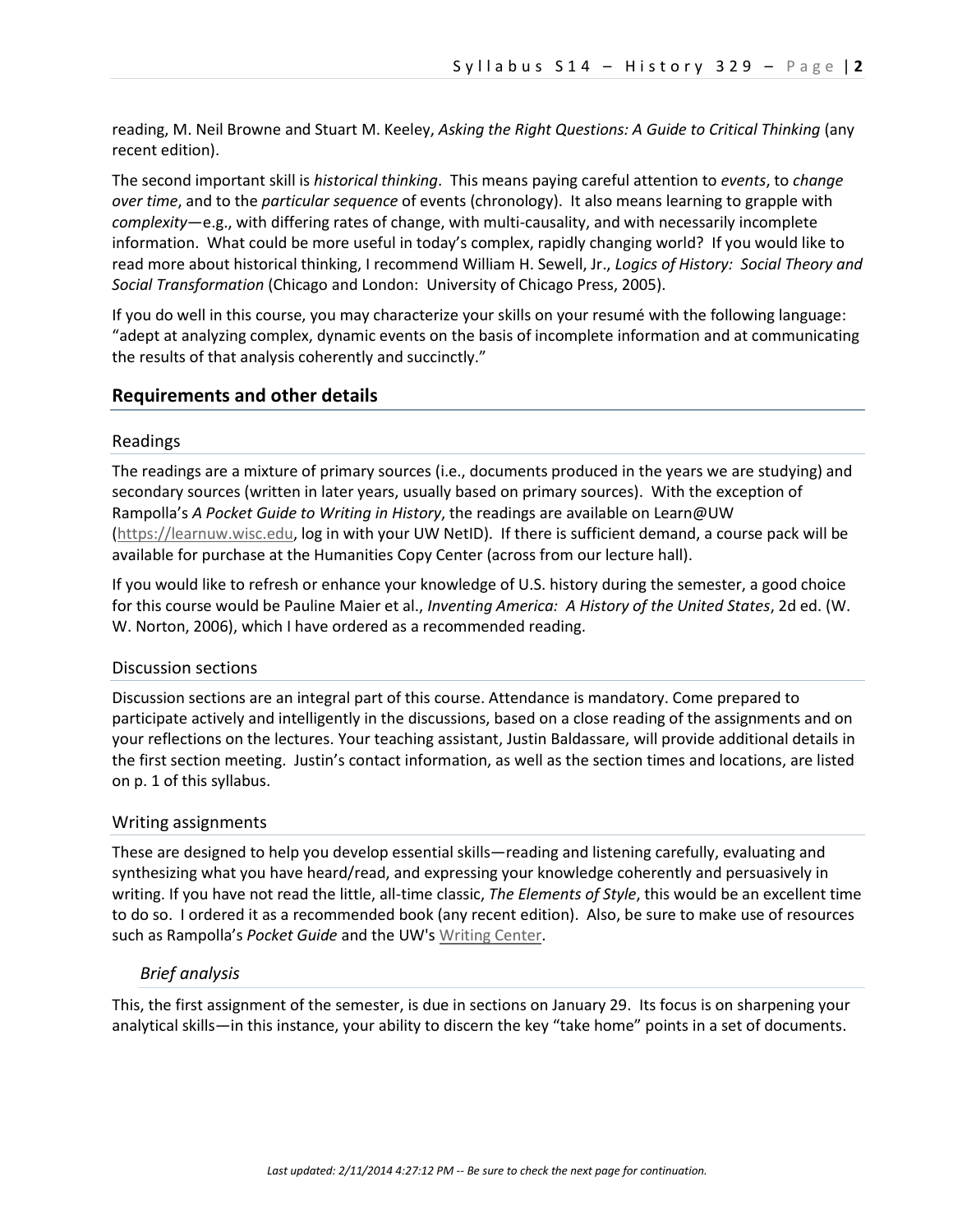#### *Take-home papers*

We will have three take-home paper assignments this semester, increasing in length from 250 to 750 words. These are designed to "grow" your skills in critical thinking and historical thinking. In each paper, you will be asked to respond to a question based solely on the lectures and assigned readings.

To get you off on the right track, I will hold a writing workshop in the lecture after the first take-home paper assignment is handed out.

#### *Final exam*

This will be a closed-book, blue-book exam consisting of one or more essay questions. Further details will be forthcoming in lecture.

Our final exam is on Sunday, May 11, 10:05-12:05 a.m. (not my idea!). If you have a "legal" conflict (three exams within 24 hours), or if you are a McBurney student, please inform Prof. D. as early as possible.

#### Grading

| <b>Components of Your Grade</b>   |     |  |
|-----------------------------------|-----|--|
| Participation in sections         | 25% |  |
| Writing assignments               | 50% |  |
| Brief analysis - due Jan. 29 (5%) |     |  |
| THP #1 - due Feb. 18 (10%)        |     |  |
| THP #2 - due Mar. 11 (15%)        |     |  |
| THP #3 - due Apr. 15(20%)         |     |  |
| Final exam                        | 25% |  |

The table on the left indicates the relative weight of the various components that will form the basis for your  $\frac{1}{2}$  semester grade. Your assignments will be graded on the scale shown at the right. Bear in mind that, even if your 1. grade is at the upper (or lower) edge of a grading interval, - it will still be reported at the end of the semester as the basic interval grade (e.g., 83 and 87 will both be reported as a B). Penalty for late papers: one full step (e.g., from A

| <b>Grading Scale</b> |         |  |
|----------------------|---------|--|
| А                    | 93-100% |  |
| ΑR                   | 88-92%  |  |
| R                    | 83-87%  |  |
| ВC                   | 78-82%  |  |
| C                    | 70-77%  |  |
| D                    | 60-69%  |  |
| F                    | 0-59%   |  |

to B) for each day (partial days to be pro-rated).

#### Intellectual engagement

Faithful attendance of lectures is critical to getting the full benefit of a lecture course (seems rather obvious, doesn't it!). But in a lecture course, it is all too easy to adopt a posture of passivity—sitting back and waiting to "receive" information. Developing analytical skills and historical understanding requires engagement. So cultivate an active posture in lectures (and sections). Don't be lulled by my use of PowerPoint in lectures: use the slides for what they offer—an outline of the lecture and related illustrations—and take your own notes to fill in the details. Engage actively and critically with your readings. Bring the questions that your active engagement stimulates to lectures, sections, or office hours. Engagement is a choice.

#### Classroom etiquette

If you cannot avoid arriving late for lectures (or leaving early), please let me know and sit near the door. Laptops are welcome in my lecture hall, but if you do anything other than use it to take notes—especially anything that would distract your fellow students—sit in the rear of the lecture hall (or, better yet, don't bother to come to lecture!). If you must arrive late for discussion section, be sure to talk with your TA in advance. Cell phones: please turn off during lecture and sections; no texting, please. Note that no electronic devices whatsoever will be permitted at the final exam.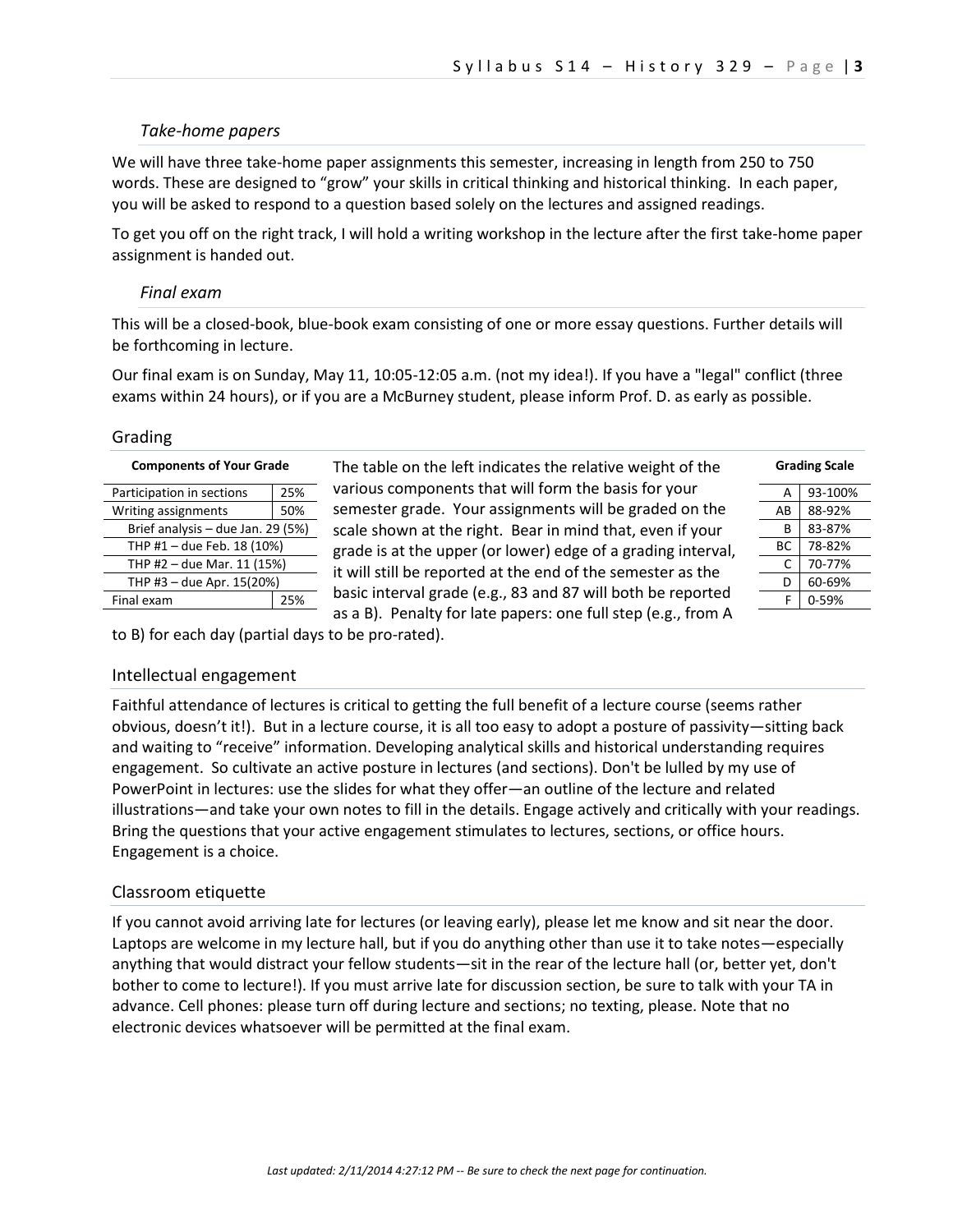#### Academic honesty

What is "plagiarism"? Here's a definition, based on *Merriam-Webster's Collegiate Dictionary* (10th ed.):

*To plagiarize is "to steal and pass off (the ideas or words of another) as one's own; . . . [to] present as new and original an idea or product derived from an existing source."*

Plagiarism has become an increasingly serious offense as our world has become increasingly propertyoriented. The very notion of "stealing" ideas or words implies private-property rights in them—a concept made explicit in the term "intellectual property rights," a matter of great controversy in the internet/media world today and the subject of some of our readings this semester. The minimum penalty for plagiarism in this class is an "F" for the semester, and all cases will be reported to the Dean of Students for possible further action.

In taking this course, you are committing yourself to academic honesty—that is, to submitting assignments that reflect your own, original words and ideas and to acknowledging clearly when you are relying on the words or ideas of others.

If you have any questions about what constitutes plagiarism, an excellent source of information is the webpage "What is Plagiarism" a[t http://www.plagiarism.org/.](http://www.plagiarism.org/) I have also posted on Learn@UW a copy of Turnitin'[s manual on plagiarism\)](http://history.wisc.edu/dunlavy/me/Plagiarism.pdf). Be sure to read ch. 6 in Rampolla's *Pocket Guide* as well*.*

#### Bias-Free Learning

I am committed to creating and maintaining a bias-free learning environment that allows each of you to do your best work. Please note carefully the following excerpt from UW policies:

*The University of Wisconsin-Madison, in accordance with the laws of the State of Wisconsin, seeks to protect its students from discrimination. S. 36.12 of the Wisconsin Statutes reads in part: No student may be denied admission to, participation in or the benefits of, or [be] discriminated against in any service, program, course, or facility of the (UW) system or its institutions or centers because of a the student's race, color, creed, religion, sex, national origin, disability, ancestry, age, sexual orientation, pregnancy, marital status, or parental status.*

If religious obligations should conflict with sections or lectures or with the assignments, please be sure to give me or your teaching assistant advance notice. If you are a McBurney student, please talk with me early in the semester so that we can discuss necessary arrangements.

If you have any questions or concerns about these policies, please don't hesitate to bring them to me or to the Dean of Students in the [Division of Student Life.](http://www.students.wisc.edu/) For more information on the university's policies, contact UW-Madison's [Office for Equity and Diversity,](http://www.oed.wisc.edu/) 179A Bascom Hall, 500 Lincoln Drive, Madison, WI 53706; (608) 263-2378.

SCHEDULE OF LECTURES AND READINGS – SEE NEXT PAGE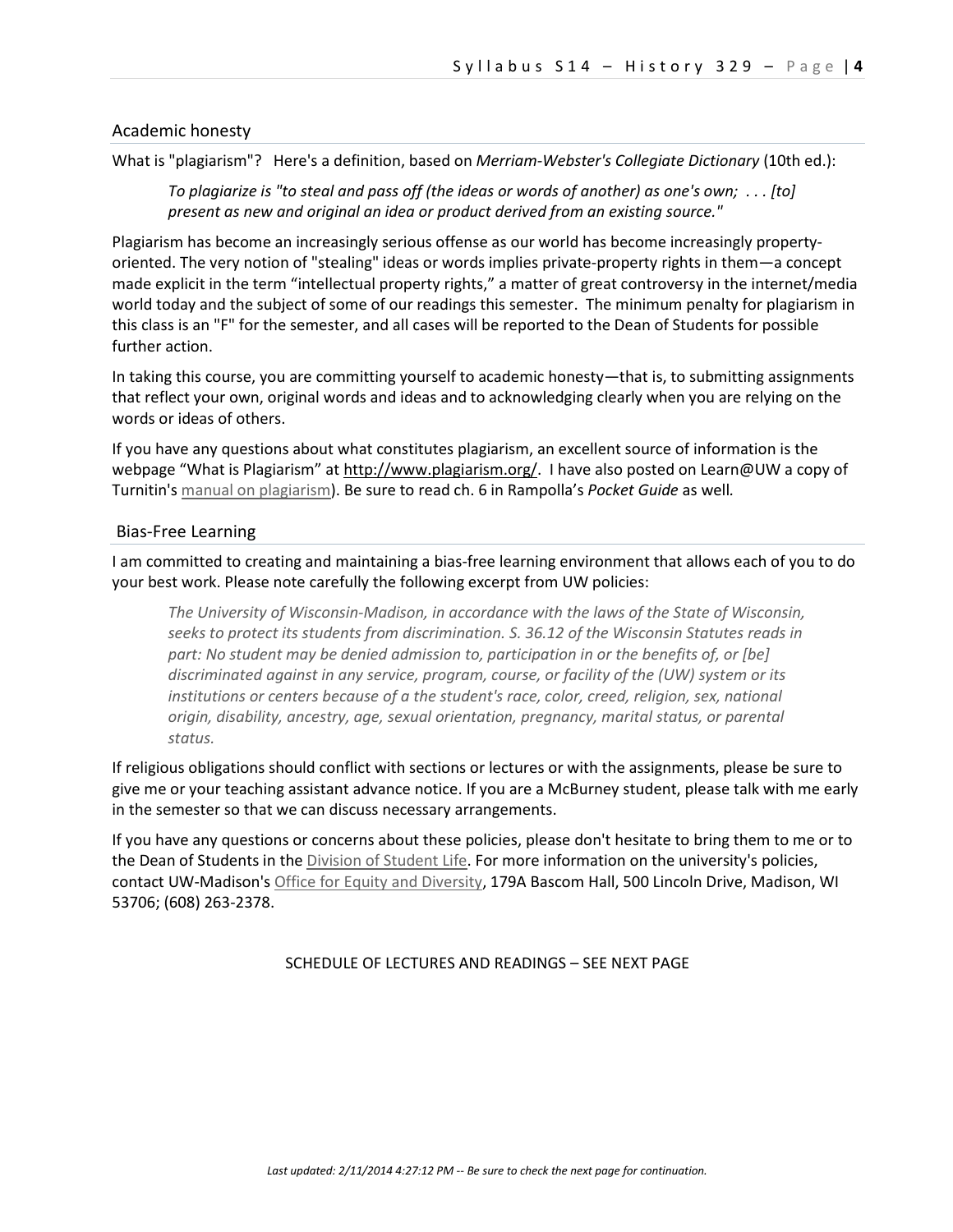# **Schedule of lectures, sections, and readings**

Lecture topics are subject to change. The readings, which will provide the locus of discussion in sections, are best read in the order that they appear on the schedule below.

Week 1: January  $21 - 23$ 

## *Jan. 21 (T) Lecture – Introductions*

Introductory reading

- Mary Lynn Rampolla, A Pocket Guide to Writing in History, 6th ed. (Boston: Bedford/St. Martin's, 2010), chs. 1-4. This will help to orient those of you who have not taken a collegelevel history course and will serve as a refresher for those who have.
- "Themes and Concepts" handed out in lecture; also on Learn@UW.

#### *Jan. 22 – Discussion sections*

Introductions – no assigned reading

## *Jan. 23 (Th) Lecture – Thinking about capitalism; "The nature of colonial capitalism"*

KEYWORD: bill of exchange

Week 2: January 28 – January 30

*Jan. 28 (T) Lecture – "The imperial political economy"*

KEYWORD: colony

## *Jan. 29 (W) Discussion sections*

Assigned readings

- Selected letters of Gerard G. Beekman from Philip L. White, transcriber and ed., *The Beekman Mercantile Papers, 1746-1799* (New York: New York Historical Society, 1956).
- R. C. Nash, "The Organization of Trade and Finance in the Atlantic Economy: Britain and South Carolina, 1670-1775," in *Money, Trade, and Power: The Evolution of Colonial South Carolina's Plantation Society*, ed. Richard Middleton, Greene, Jack P., Rosemary Brana-Shute, and Randy J. Sparks (Columbia: University of South Carolina Press, 2001), 74-107.
- Ann M. Carlos and Frank D. Lewis, "Marketing in the Land of Hudson Bay: Indian Consumers and the Hudson's Bay Company, 1670-1770," *Enterprise and Society* 3 (2002): 285-317.

## **Writing assignment**

 Due in sections: Brief analysis of the Beekman letters (printed; max. word count: 200). What do Beekman's letters tell us about the *social world* of capitalism in his time? See the Themes and Concepts handout for guidance on thinking about the social world of capitalism.

## *Jan. 30 (Th) Lecture – "Revolutionary and post-colonial tumult"*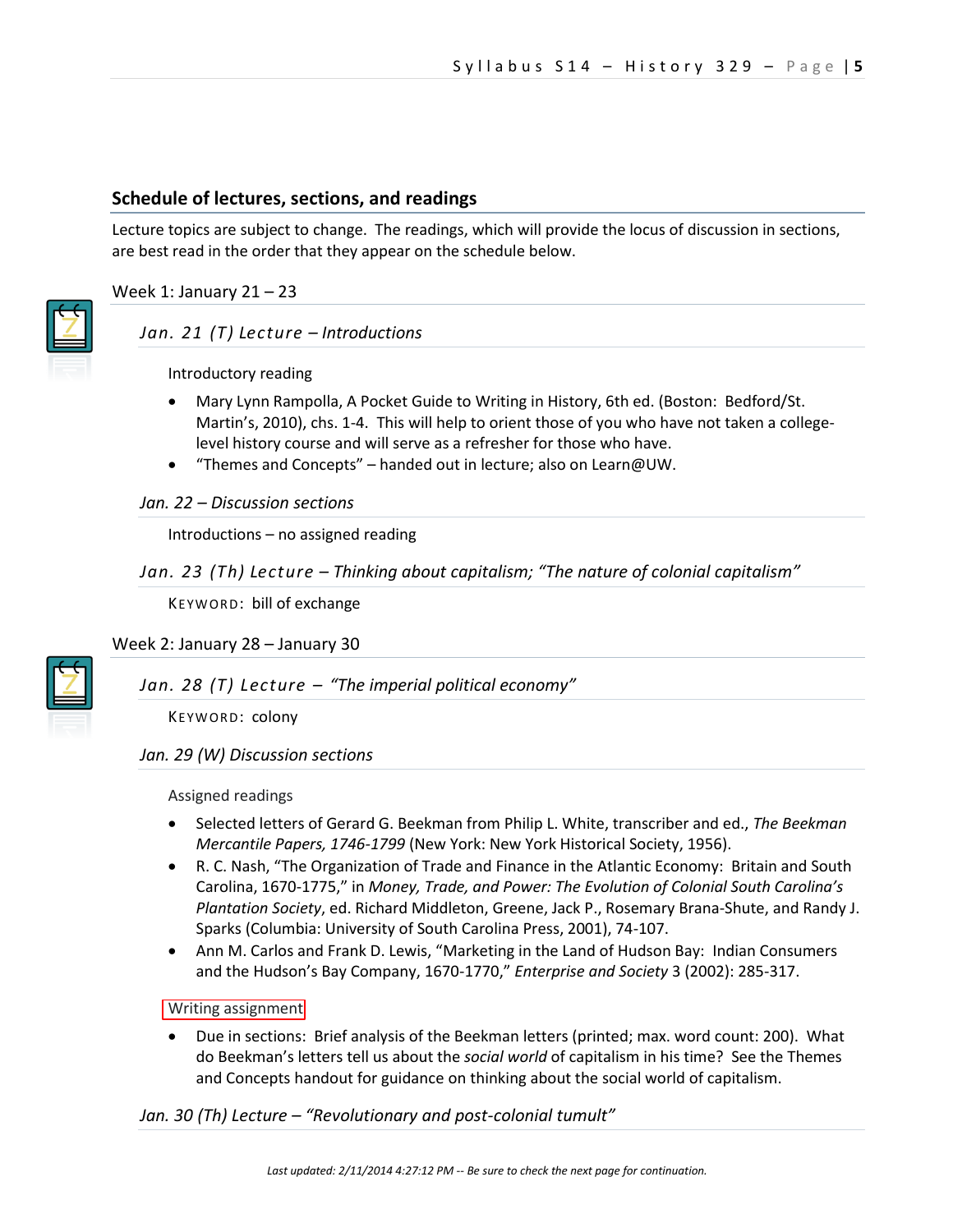## KEYWORD: (first) Bank of the United States



Week 3: February  $4-6$ 

*Feb. 4 (T) Lecture – "Breaking with the colonial past: the War of 1812"*

KEYWORD: War of 1812

*Feb. 5 (W) Discussion sections*

#### Assigned readings

- David Waldstreicher, *Slavery's Constitution: From Revolution to Ratification* (New York: Hill and Wang, 2009), 3-19 ("Prologue: Meaningful Silences").
- John Lauritz Larson, *The Market Revolution in America: Liberty, Ambition, and the Eclipse of the Common Good* (Cambridge: Cambridge University Press, 2010), 12-38 (ch. 1, "First Fruits of Independence").
- J. Montefiore, *The American Trader's Compendium; Containing the Laws, Customs, and Regulations of the United States Relative to Commerce . . .* (Philadelphia: Samuel R. Fisher, Junr., 1811), selections.
- Naomi R. Lamoreaux, "Rethinking the Transition to Capitalism in the Early American Northeast," *Journal of American History* 90, no. 2 (2003): 437-461.

## *Feb. 6 (Th) Lecture - "A new institutional power: the corporation"*



Week 4: February  $11 - 13$ 

*Feb. 11 (T) Lecture – "Capital and credit in antebellum capitalism"* 

KEYWORD: general incorporation

*1st take-home paper assignment – handed out in lecture today*

# *Feb. 12 (W) Discussion Sections*

Assigned readings

- Pauline Maier, "The Revolutionary Origins of the American Corporation," *William and Mary Quarterly* 3d ser., vol. 50, no. 1 (1993): 51-84.
- [David Henshaw], *Remarks Upon the Rights and Powers of Corporations and of the Rights, Powers, and Duties of the Legislature toward Them . . . By a Citizen of Boston.* (Boston: Beals and Greene, 1837), 3-17.
- *On the Rights and Powers of Corporations. A Notice of the Pamphlet by a Citizen of Boston. By His Fellow Citizen* (Boston: Printed by the author, 1837).

*Feb. 13 (Th) – Workshop in lecture on the writing assignment* 



# Week 5: February 18 – 20

*Feb. 18 (T) – "Race and gender in antebellum capitalism"*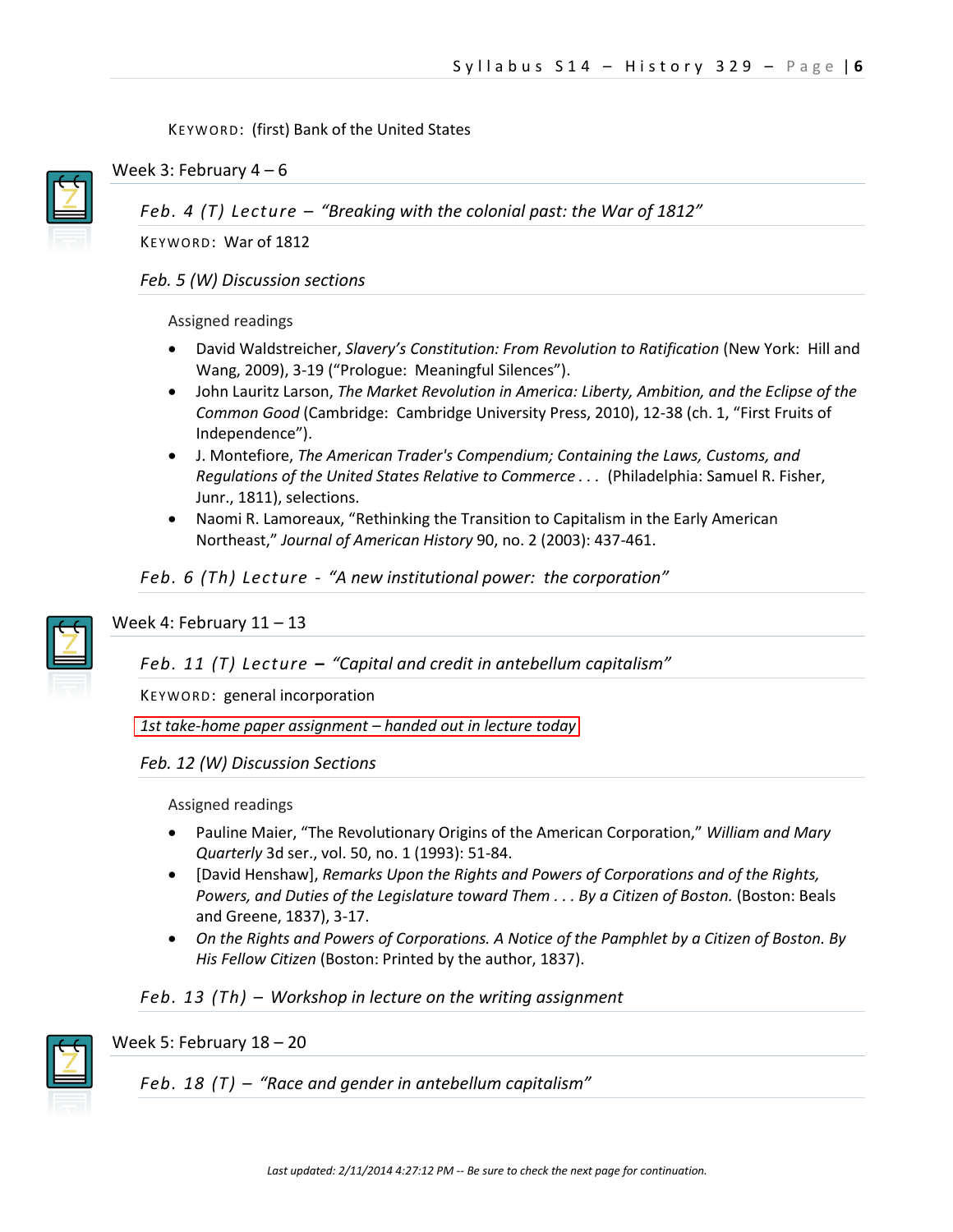*1st take-home paper assignment – due in lecture today*

*Feb. 19 (W) Discussion Sections*

Assigned readings

- Documents re. plantation management from John R. Commons et al., *A Documentary History of American Industrial Society*, vol. 1, Plantation and Frontier (Cleveland: Arthur H. Clark Company, 1910), 122-126, 134-148-149, 166.
- Walter Johnson, *Soul by Soul: Life Inside the Antebellum Slave Market* (Cambridge, Mass., and London: Harvard University Press, 1999), 45-77 (ch. 2, "Between the Prices").
- Walter Johnson, *River of Dark Dreams: Slavery and Empire in the Cotton Kingdom* (Cambridge, Mass., and London: Belknap Press/Harvard University Press, 2013), 97-150 (ch. 4, "Limits to Capital," and ch. 5, "The Runaway's River").

## *Feb. 20 (Th) Lecture – "What was so revolutionary about 'industry'?"*

KEYWORD: "American System" (of manufacturing)



Week 6: February 25 – 27

*Feb. 25 (T) Lecture – "Civil War: Refiguring state and economy"*

KEYWORD: "American System" (the policy package)

## *Feb. 26 (W) Discussion sections*

Assigned readings

- Excerpts from the annual reports to the shareholders of the Baltimore and Ohio Railroad, 1827, 1837, 1847, 1857.
- William G. Thomas, *The Iron Way: Railroads, the Civil War, and the Making of Modern America* (New Haven: Yale University Press, 2011), 1-55 (Prologue and Part I), 149-173 (ch. 7, "The Railroad Strategy").
	- $\circ$  Explore the book's companion website at [http://railroads.unl.edu,](http://railroads.unl.edu/) focusing on the Topic: Railroad Work and Workers.
- Heather Cox Richardson, *The Greatest Nation of the Earth: Republican Economic Policies During the Civil War* (Cambridge, Mass.: Harvard University Press, 1997), 170-208 (ch. 6 on transcontinental railroads).

## *Feb. 27 (Th) Lecture – "New strategies of growth – integrating enterprises"*

KEYWORDS: horizontal integration, vertical integration



## Week 7: March  $4 - 6$

*March 4 (T) Lecture – "Social relations of capitalism transformed, part 1: labor"* 

*2 nd take-home paper assignment – handed out in lecture today* 

KEYWORD: Homestead

## *March 5 (W) Discussion sections*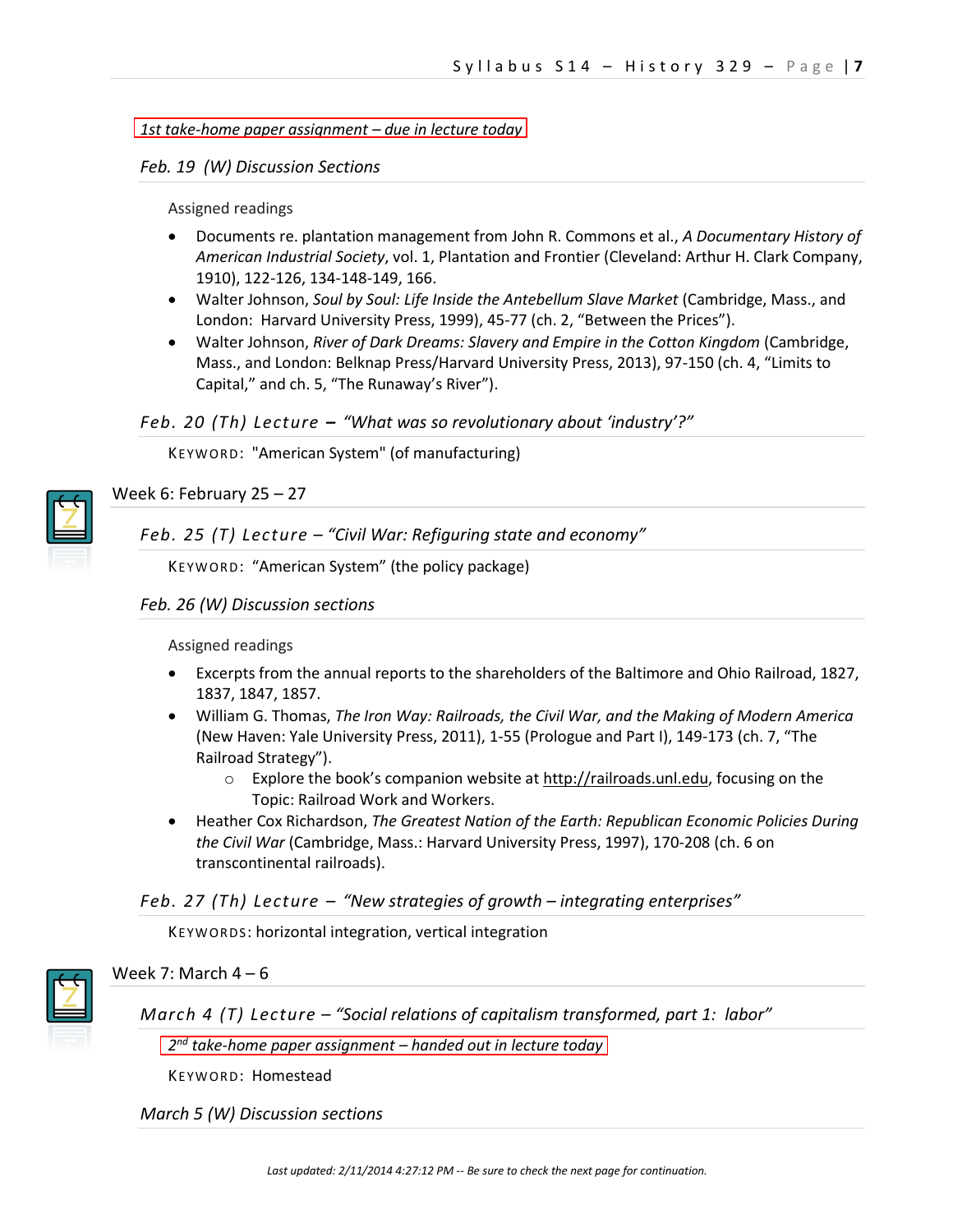Assigned readings

- "The Homestead Strike," *North American Review*, no. 433 (September 1892): 355-375.
	- o A Congressional View (Hon. William C. Oates, Chairman of the Congressional Investigating Committee)
	- o A Constitutional View (George Ticknor Curtis)
	- $\circ$  A Knight of Labor's View (T. V. Powderly, General Master Workman of the Knights of Labor)
- David Igler, "The Industrial Far West: Region and Nation in the Late Nineteenth Century," *Pacific Historical Review* 69, no. 2 (2000): 159-192.
- Matthew Frye Jacobson, "Annexing the Other: The World's Peoples as Auxiliary Consumers and Imported Workers, 1876-1917," in *Race, Nation, and Empire in American History*, eds. James T. Campbell, Mathrew Pratt Guterl, and Robert G. Lee (Chapel Hill: University of North Carolina Press, 2007), 103-129.
- Rowena Olegario, *A Culture of Credit: Embedding Trust and Transparency in American Business* (Cambridge, Mass.: Harvard University Press, 2006), 139-173 (ch. 5, "Growth, Competition, Legitimacy: Credit Reporting in the Late Nineteenth Century").

# *March 6 (Th) Lecture – "Social relations of capitalism transformed, part 2: capital"*

KEYWORD: plutocracy



Week 8: March 11 – 13

*March 11 (T) Lecture – "Social barriers to entry: race and gender ca. 1900"*

KEYWORD: The "Black Edison"

*2 nd paper assignment – due in lecture today* 

## *March 12 (W) – Discussion Sections*

Assigned readings

- Richard T. Ely, "The Future of Corporations," *Harper's Monthly Magazine*, July 1887, 259-266.
- Booker T. Washington, *The Negro in Business* (orig. pub. 1906; Chicago: Afro-Am Press, 1969), 11-20 (ch. 1, Introduction).
- W. E. B. Du Bois, *The Souls of Black Folk*, ed. David Blight and Robert Gooding-Williams (orig. pub. 1903; Boston and New York: Bedford Books, 1997), 62-72 (ch. 3, "Of Mr. Booker T. Washington and Others").
- "Corporations: Existence Apart from Stockholders: Corporation Composed of Negroes Not a 'Colored' Person." *Michigan Law Review* 7, no. 1 (November 1908): 67-68.
- Nina Lerman, "New South, New North: Region, Ideology, and Access in Industrial Education," in *Technology and the African-American Experience: Needs and Opportunities for Study* , ed. Bruce Sinclair (Cambridge: MIT Press, 2004), 77-105.

*March 13 (Th) Lecture – "The Weak American State – Myth and Reality"* 

KEYWORD: "race to the bottom"



March 18 – 20 – Spring Break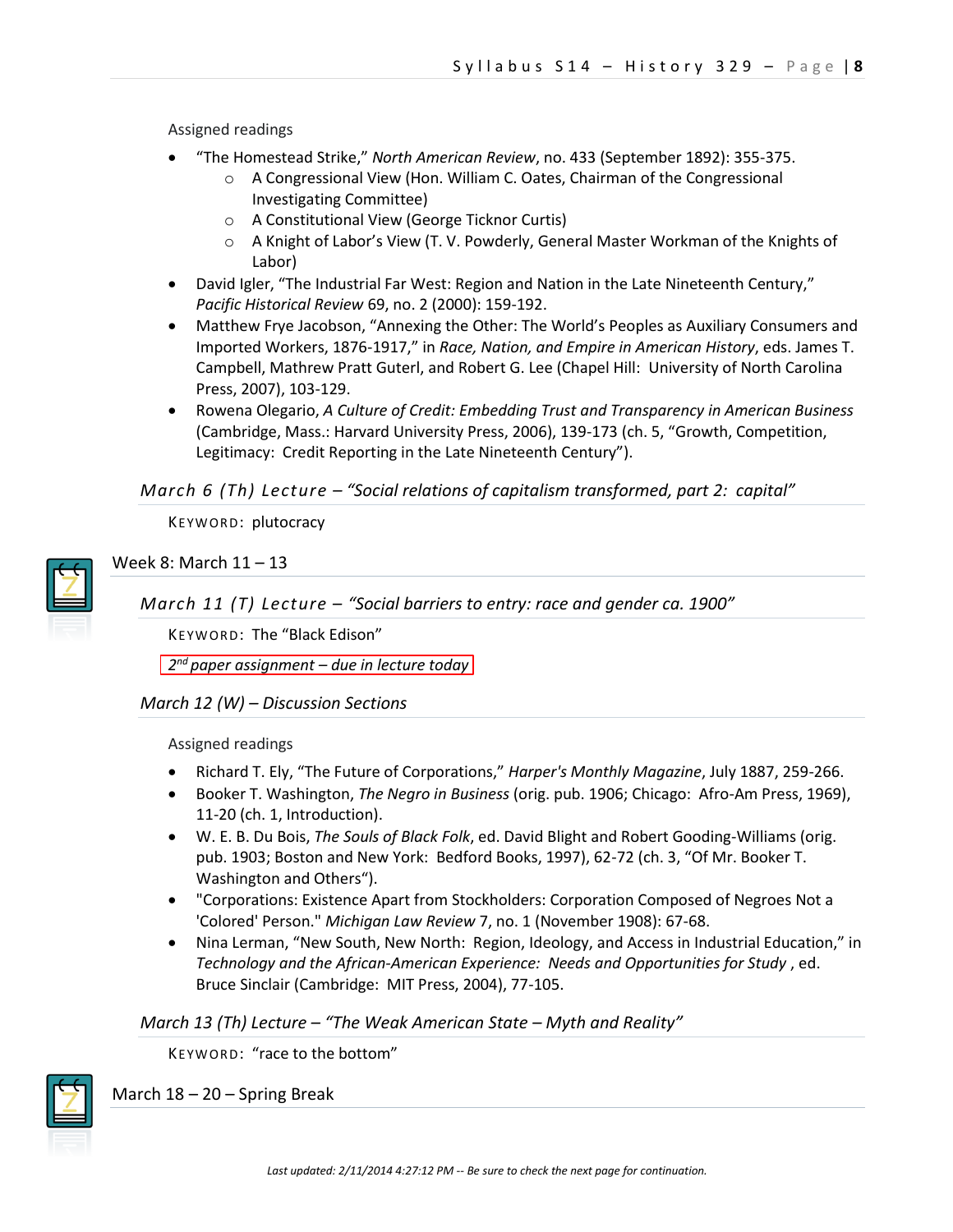No lectures or sections this week.



Week 9: March 25 – 27

*March 25 (T) Lecture – "Consolidating the mass production economy in the Great War"*

KEYWORDS: dollar-a-year men, Simplified Practice

## *March 26 (W) Discussion sections*

#### Assigned readings

- Hugh Rockoff, *America's Economic Way of War: War and the Us Economy from the Spanish-American War to the Persian Gulf War* (Cambridge: Cambridge University Press, 2012), 99-154 (ch. 5, "World War I").
- "Economic Mobilization of the United States for the War of 1917: A Preliminary Memorandum Prepared at the Request of the Central Bureau of Planning and Statistics, by the Economic Mobilization Section, Historical Branch, War Plans Division, General Staff." Washington, D.C., December 1918.
- "National Garment Retailers' Association Arranges Meeting at Waldorf-Astoria, November 27, to Discuss the Conservation of Wool," *American Cloak and Suit Review* 14, no. 6 (December 1917), 139-145.
- "Advertising and the Wool Shortage," *Printers' Ink*, December 6, 1917, 137.
- Mrs. A. Sherman Hitchcock, "Dame Fashion Bows to Decree of Conservation," *Automobile Journal*, February 25 1918, 44-45.
- John Allen Murphy, "Can You Be Patriotic without Adulterating Your Brand? The Wool Situation and the Changes in Merchandising That It Is Causing," *Printers' Ink*, March 7, 1918, 105-106, 109-110.

# *March 27 (Th) Lecture – "The new interdependence: 'Systems'"*

KEYWORD: diversification



# Week 10: April  $1 - 3$

*April 1 (T) Lecture – "The Great Depression: Crisis of Capitalism?"*

KEYWORD: technological unemployment

# *April 2 (W) Discussion sections*

Assigned readings

- Catherine L. Fisk, *Working Knowledge: Employee Innovation and the Rise of Corporate Intellectual Property, 1800-1930* (Chapel Hill: University of North Carolina Press, 2009), 177-210 (ch. 6, "Corporate Management of Science & Scientific Management of Corporations").
- Stuart Chase, *The Tragedy of Waste* (1925; New York: Macmillan Co., 1929), 108-125 (ch. 7, "An Analysis of Advertising").
- Earnest Elmo Calkins, *Business the Civilizer* (Boston: Little, Brown and Co., 1928), pp. 1-29.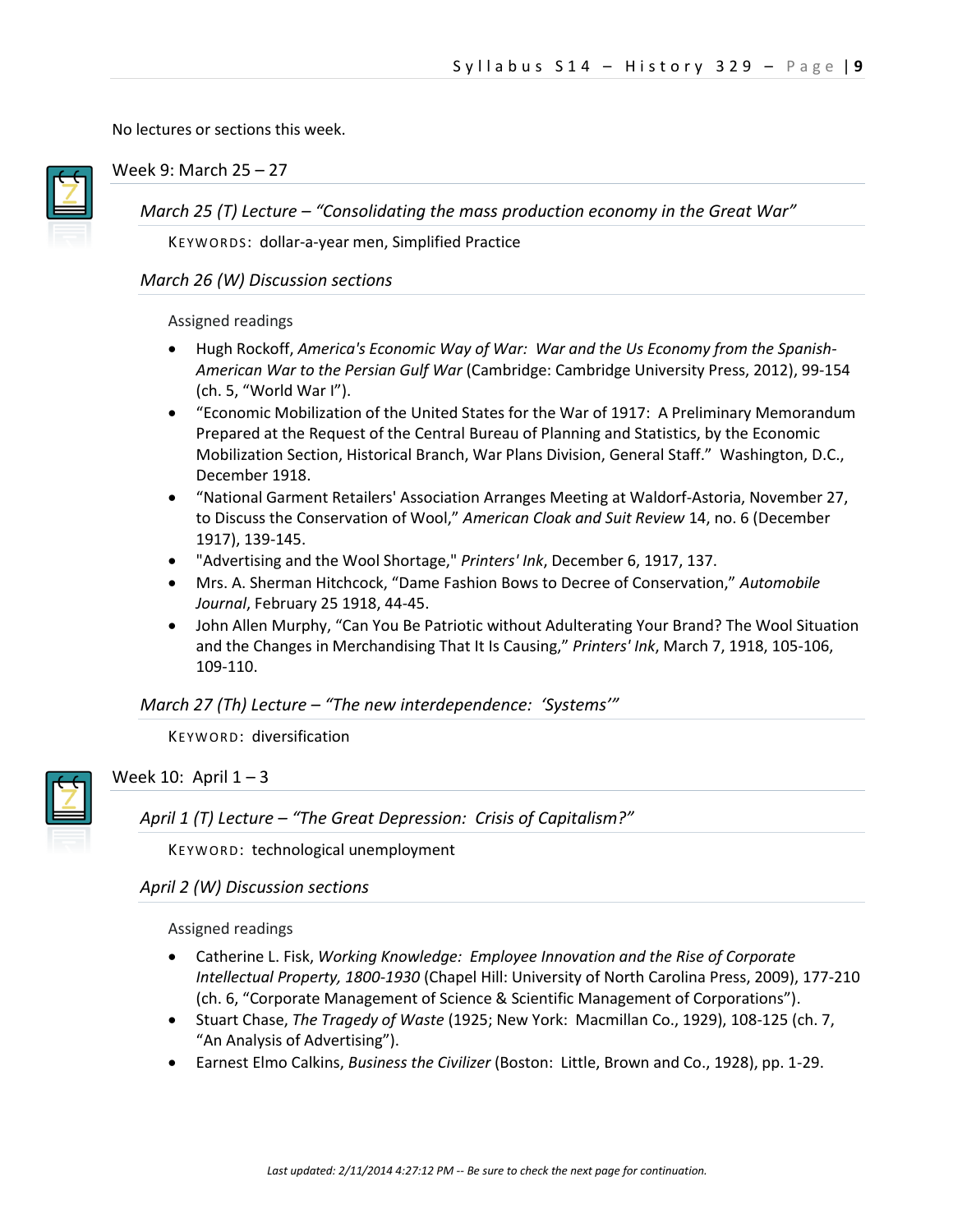- Lawrence B. Glickman, "The Strike in the Temple of Consumption: Consumer Activism and Twentieth-Century American Political Culture," *Journal of American History* 88, no. 1 (June 2001): 99-128.
- "Capitalism is Unsound: Ohio Debate League Proposition," in *Intercollegiate Debates: The Yearbook of College Debating*, ed. Egbert Ray Nichols, vol. XIII (New York: Noble and Noble, 1932), 41-96.

*April 3 (Th) Lecture – "World war again - forging modern American capitalism"*

KEYWORD: military-industrial complex



# Week 11: April 8 – 10

*April 8 (T) Lecture – "The surprise of post-WWII prosperity"*

KEYWORDS: National Defense Highways Act, automation

*3 rd take-home paper assignment – handed out in lecture today*

*April 9 (W) Discussion sections*

Assigned readings – None this week; sections will focus on the paper assignment

*April 10 (Th) Lecture – "New Strategies – Conglomeration and Franchising"*



Week 12: April 15 – 17

*April 15 (T) lecture – "American business pushes abroad"*

KEYWORD: multinationals

*3rd take-home paper assignment – due in lecture today*

*April 16 (W) Discussion sections*

Assigned readings

- David E. Nye, *America's Assembly Line* (Cambridge, Mass., and London: MIT Press, 2013), 127- 155 (ch. 6, "War and Cold War").
- David F. Noble, "Social Choice in Machine Design: The Case of Automatically Controlled Machine Tools," in *Case Studies on the Labor Process*, ed. Andrew Zimbalist (New York and London: Monthly Review Press, 1979, 18-50.
- Lizabeth Cohen, *A Consumers' Republic: The Politics of Mass Consumption in Postwar America* (New York: Vintage Books, 2004), 257-289 (ch. 6, "Commerce: Reconfiguring Community Marketplaces").
- Tami J. Friedman, "Exploiting the North-South Differential: Corporate Power, Southern Politics, and the Decline of Organized Labor," *Journal of American* History 95:2 (2008): 323-348.

## *April 17 (Th) Lecture – "The problem of the corporation"*



Week 13: April 22 – 24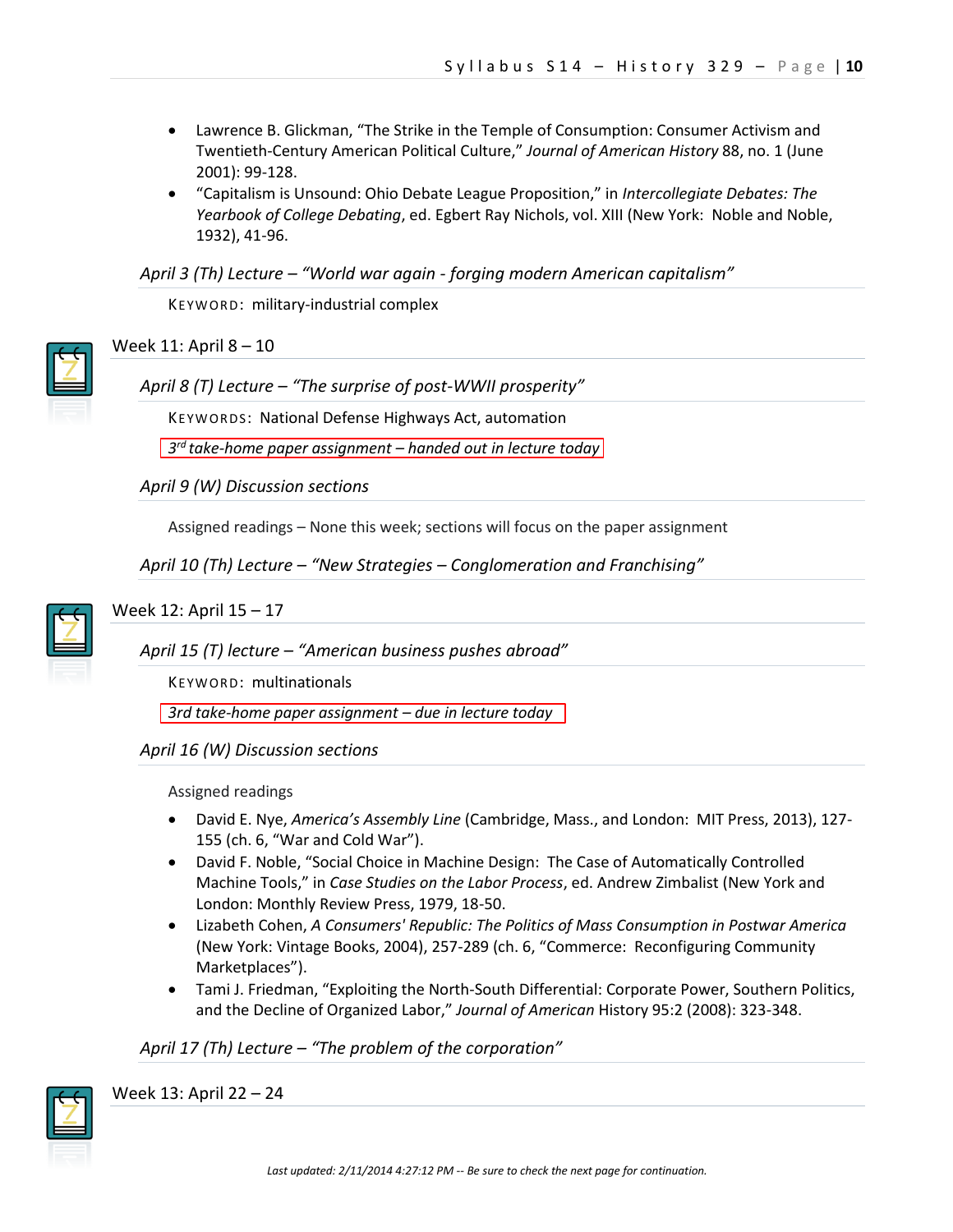## *April 22 (T) Lecture – "Why the 'new (social) regulation'?"*

KEYWORD: OSHA

## *April 23 (W) Discussion sections*

Assigned readings

- Peter Drucker, *The Concept of the Corporation* (1946; rev. ed., New York: John Day Company, 1972), 1-19 (ch. 1, "Capitalism in One Country").
- Victor Perlo, "'People's Capitalism' and Stock-Ownership," *American Economic Review* 48, no. 3 (1958): 333-347.
- George W. Wilson, "Democracy and the Modern Corporation," *Western Political Quarterly* 13, no. 1 (1960): 45-56.
- Daniel Bell, "The Corporation and Society in the 1970s," *National Affairs*, no. 24 (Summer 1971): 5-32.

# *April 24 (Th) Lecture – "Crisis again? The 1970s"*

KEYWORD: stagflation



# Week 14: April 29 – May 1

*April 29 (T) Lecture – "A new era of capitalism? I. Reversing course"*

KEYWORD: core business, deregulation

# *April 30 (W) Discussion Sections*

KEYWORD: pseudo-professionalism

Assigned readings

- Hugh Rockoff, *America's Economic Way of War: War and the Us Economy from the Spanish-American War to the Persian Gulf War* (Cambridge: Cambridge University Press, 2012), 276-304 (ch. 9, "The Vietnam War").
- Robert H. Hayes and William J. Abernathy, "Managing Our Way to Economic Decline," *Harvard Business Review* 58 (July-August 1980): 67-77.
- John E. Schwartz and Thomas J. Volgy, "The Myth of America's Economic Decline," *Harvard Business Review* 63 (Sept/Oct 1985): 98-107.
- Daniel T. Rodgers, *Age of Fracture* (Cambridge, Mass., and London: Belknap Press of Harvard University Press, 2011), 41-76 (ch. 2, "The Rediscovery of the Market").
- Waterhouse, Benjamin. "The Corporate Mobilization against Liberal Reform," in *What's Good for Business: Business and American Politics since World War Ii*, ed. Kim Phillips-Fein and Julian E. Zelizer (Cambridge and New York: Oxford University Press, 2012), 233-248.
- Shane Hamilton, "The Populist Appeal of Deregulation: Independent Truckers and the Politics of Free Enterprise, 1935–1980," *Enterprise & Society* 10, no. 1 (2009): 137-177.

# *May 1 (Th) Lecture – "A new era of capitalism? II. A new market revolution"*

KEYWORDS: "forced capitalists"



Week 15: May  $6 - 8$